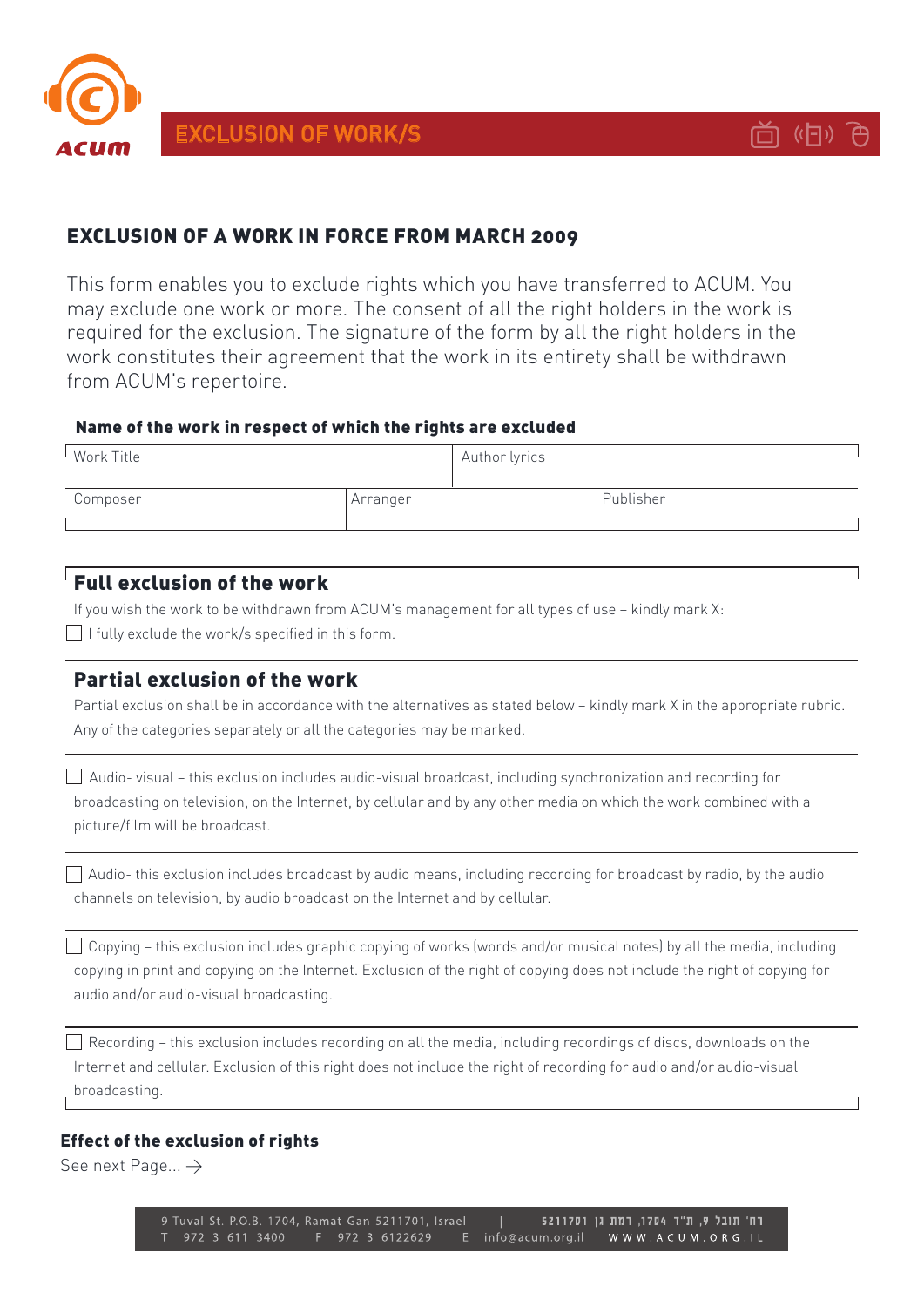



### Effect of the exclusion of rights

The exclusion of the rights shall come into effect within 30 days from the date of signature of the document. However, notice of the exclusion does not derogate from the scope of the usage license given to a user before the date of the exclusion and the usage license shall include your works until 31.12 of that year or until the date of the termination of the license which is in force, whichever is the earlier, provided that the notice of exclusion is given by 30.11 of that year.

If the notice of exclusion is given after 30.11 of a particular year, the license shall continue to include your works until 31.12 of the following year or until the date of the termination of the license which is in force, whichever is the earlier.

From the date on which the exclusion comes into effect, you shall be responsible for taking legal steps to protect the excluded rights and ACUM will not collect royalties for the use of the excluded work

Limitation to the exclusion – inclusion of a work in an audio/audio-visual work before the date of the exclusion

If the work which you wish to exclude has already been included in an audio work or an audio-<br>visual work under a license from ACUM, the notice of exclusion will not prevent the use of the audio work or the audio-visual work which was synchronized before the notice of exclusion, as long as the user has a usage license from ACUM.

You shall be entitled to your pro rata share of the license fee which ACUM will charge for these uses of the excluded work

Your attention is drawn to the fact that you will not be able to sue a user, as long as he acts in accordance with a valid license from ACUM, for uses of a work which you have excluded and which was included in an audio work or audio-visual work before the date of the exclusion.